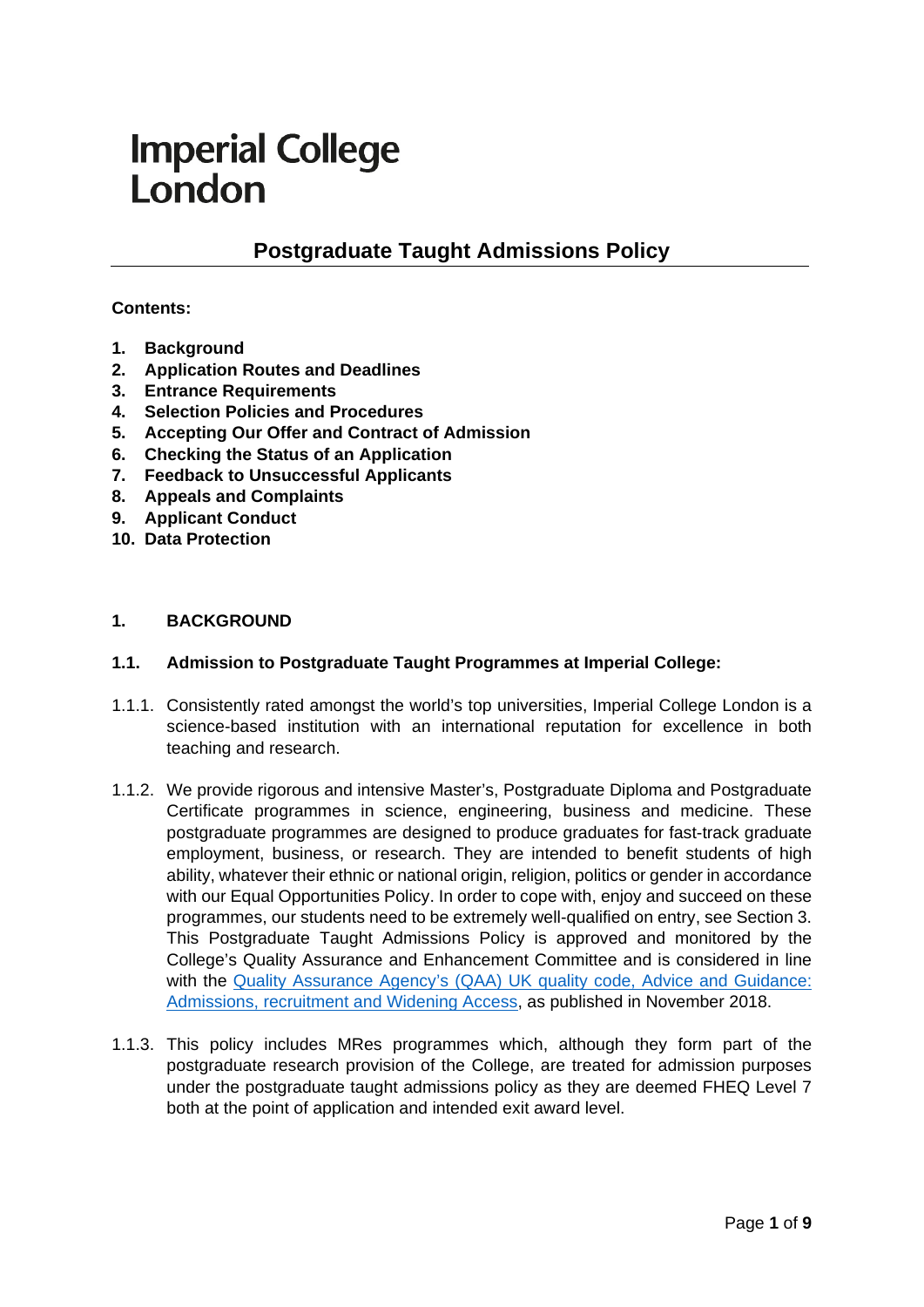# **1.2. Equal Opportunities Statement**

1.2.1. The College's mission is to maintain excellent standards of achievement in teaching and research in order to attract and admit students of the highest calibre, and its national and international reputation relies on the people who make up its diverse and high-achieving community. In pursuing its aim of excellence, Imperial adheres to a comprehensive policy of equal opportunities which ensures that it does not discriminate against any individual, from the first point of contact through to graduation. Selection for entry is based on consideration of academic ability, motivation for study, interest in the subject area and the potential both to benefit from the experience and to contribute to College life while on programme. All applications are considered and evaluated on the basis of individual potential.

# <span id="page-1-0"></span>**2. APPLICATION ROUTES AND DEADLINES**

# **2.1. How to Apply:**

2.1.1. All applications for admission to our Master's, PG Cert and PG Dip programmes should be submitted online via the Imperial College website: [www.imperial.ac.uk.](http://www.imperial.ac.uk/)Taught Master's applications will be subject to an application processing fee and these fee rates will be set annually by the College and made publicly available at <https://www.imperial.ac.uk/study/pg/apply/fees/application-fees/> with the relevant terms and conditions along with guidance on the procedures for requesting a waiver to the application fee. Receipt of an application will be acknowledged, following which an initial assessment will be made by Admissions. The application will then be forwarded to the relevant department who will consider suitability for a place. Applicants are only permitted consideration for two programme choices in one application cycle. These will be processed in series according to the stated preference of the applicant. Some first choice programme selections may limit or prohibit the selection of other second choice programmes in certain circumstances and some programmes may not available as a second choice. Where an applicant's second choice programme is closed by the time the second choice is due to be considered, the second choice will not be processed or considered, but an applicant may replace the second choice by notifying the relevant admission team accordingly.

# **2.2. When to Apply:**

2.2.1. The majority of our taught postgraduate programmes start in September or October each year. There are some variants to this which can be found in the prospectus: [www.imperial.ac.uk/study/pg/.](http://www.imperial.ac.uk/study/pg/) Applications usually open in October prior to the year of entry (though some programmes may open for applications earlier or later than this). The majority of our programmes are oversubscribed and are closed to new applicants as they become full. Scholarships may be available for some programmes, therefore applicants are advised to check the relevant department's study page for further information and in particular, where a scholarship deadline may be in place. International applicants should note that an application submitted after 31 May may leave insufficient time to fulfil the admission requirements of any offer made and to obtain a student visa prior to the start of the programme in September/October.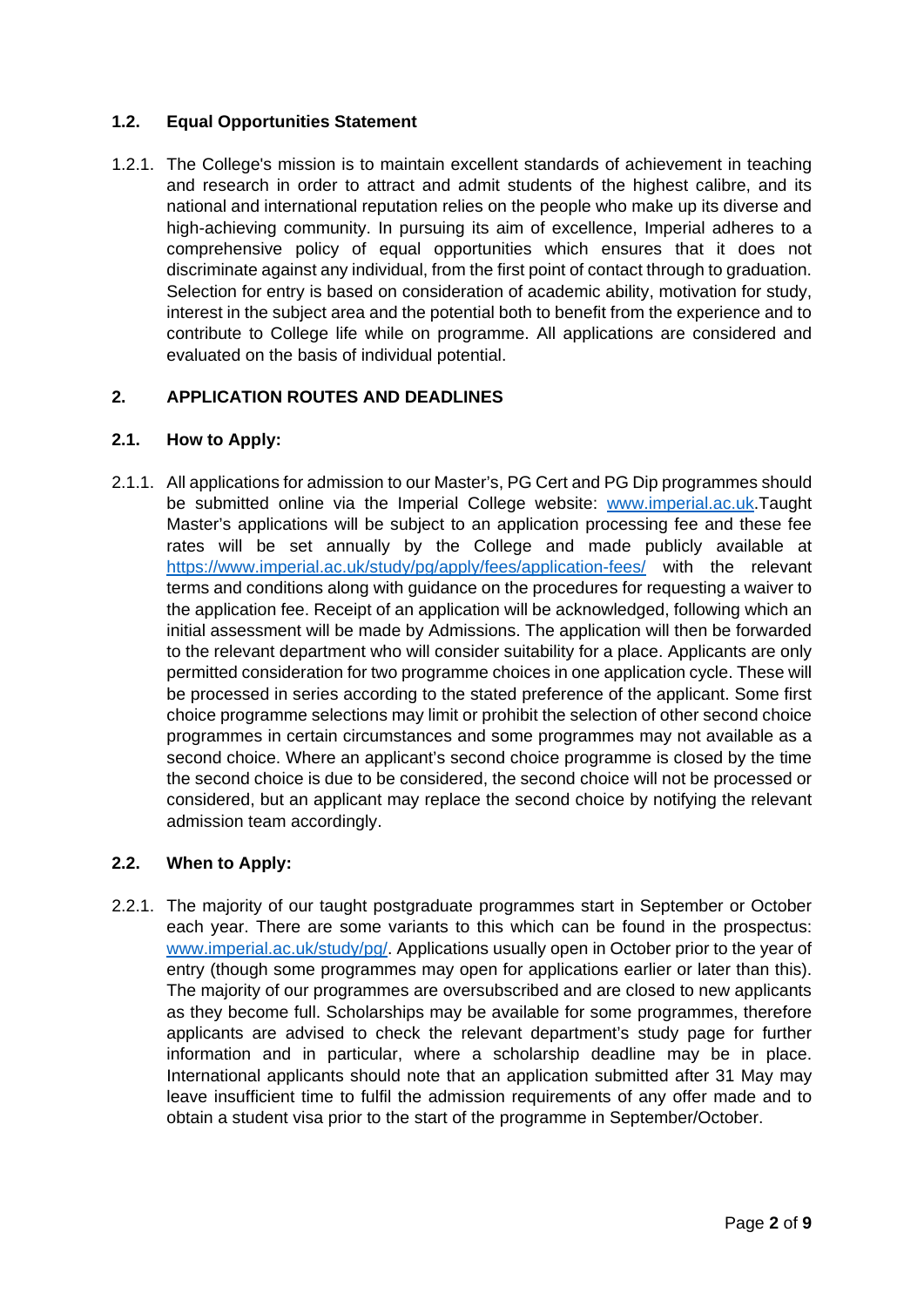# <span id="page-2-0"></span>**3. ENTRANCE REQUIREMENTS**

#### **3.1. Academic Requirements:**

- 3.1.1. We welcome applications from those who already possess the required qualifications or those who expect to obtain them before the degree programme commences. Candidates will be required to have satisfied both the College general entrance requirements and the programme requirements before they can join their chosen degree programme. Applicants should consult the individual programme study pages on [www.imperial.ac.uk](http://www.imperial.ac.uk/) for more specific guidance. The following paragraph outlines the College's minimum general entrance requirements for entry to our postgraduate taught programmes:
	- The College normally requires at least a lower Second Class Honours Bachelor degree (although in practice most successful applicants have at least an Upper Second Class Honours degree) or a taught Master's degree awarded by an approved UK university / institution, or a degree approved by the College as of a comparable standard awarded by a recognised overseas university / institution in a subject deemed appropriate for the programme to which admission is sought.

OR

• A registrable qualification in Medicine, awarded by an approved UK university / institution, or a qualification approved by the College as of a comparable standard awarded by a recognised overseas university / institution in a subject deemed appropriate for the programme to which admission is sought.

OR

- A professional or other qualification obtained by written examinations and approved by the College for admission.
- 3.1.2. The Senior Directorate of Academic Registrar, Director of Marketing, Recruitment and Admissionsand Head of Admissions in consultation with Faculty MRA representatives, are responsible for publishing clear and definitive guidance to departments regarding the comparability of international qualifications and academic standards. This guidance will be reviewed annually based on best practice and established sector norms.

#### **3.2. Special Cases**

3.2.1. The College will consider applications where the individual's qualifications are at the required level, but where the grades achieved do not meet the College's normal minimum entry requirement. In such circumstances, it will be at the discretion of the admitting Department to make a special case, which will only be valid for someone who has considerable work experience that compensates for the degree grades being below the minimum requirement. If the Department wishes to offer a place to such an applicant, the Programme Director (or equivalent) will make a case to the Director of Postgraduate Studies (or department equivalent) for consideration. Once a decision has been made it will be conveyed to the Programme Director (or equivalent) and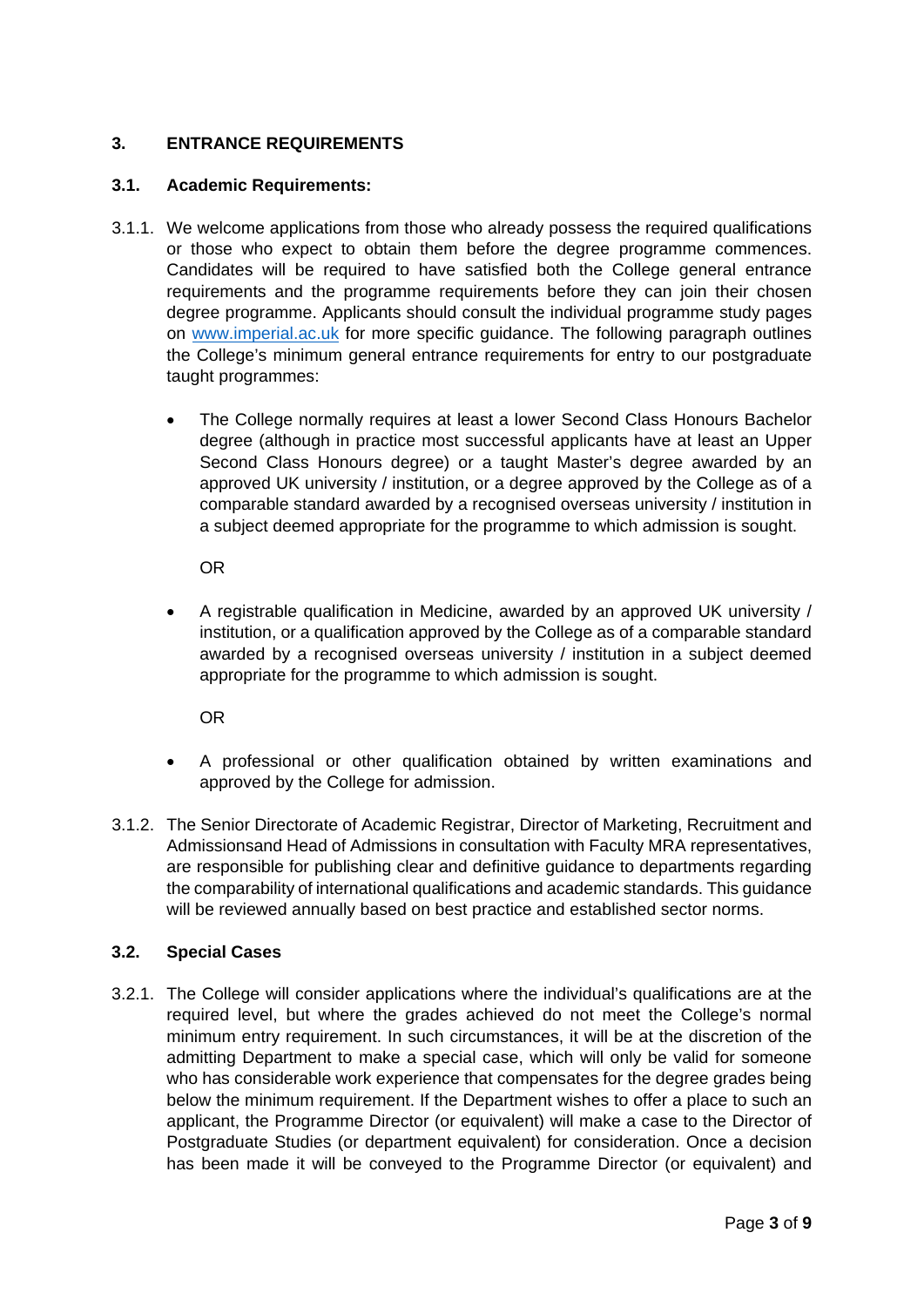department administrator, who will submit the decision to Admissions for approval. Subject to these requirements being fulfilled, Admissions will then issue the offer.

# **3.3. Special Qualifying Examination (SQE)**

3.3.1. An applicant with qualifications which fall below the College's minimum entry requirement may be considered for a place at the discretion of the Department, and will be required to sit a Special Qualifying Examination (SQE). Such applicants follow the normal application process and in the first instance are considered by the Department in the same way as all other applicants. If after consideration the Department decides that the applicant should be invited to take an SQE, it will submit a case to an independent panel of academic staff. If the panel supports the Department's case, the Department is informed and makes the necessary arrangements for the SQE. The SQE is marked by the Department and is sent to the external examiner(s) to moderate. The external examiner(s) will then advise whether an offer should be made on the basis of the SQE result. The result of the SQE and recommendation of the external examiner(s) is sent by the Department to Admissions, who will then confirm the decision to the applicant.

#### **3.4. Accreditation of Prior Learning (APL)**

- 3.4.1. The College has the discretion to grant a candidate credit towards the award of a Master's level degree for study undertaken at the College or another institution when admission is sought for a part-time mode of study and subject to the following conditions:
	- a) Acceptability for credit transfer of work undertaken at the College or another institution does not confer right of entry to any programme;
	- b) The work accepted for credit must be sufficiently contemporary and appropriate in range and quality to form a coherent whole with the proposed programme of study;
	- c) A candidate granted credit transfer may be exempted from not more than 30 ECTS credits of a Master's programme of study, 20 ECTS from a PG Diploma or 10 ECTS from a PG Certificate;
	- d) A candidate may not be granted exemption from the dissertation element of the programme.
- 3.4.2. Full details are available at: [http://www.imperial.ac.uk/media/imperial](http://www.imperial.ac.uk/media/imperial-college/administration-and-support-services/registry/academic-governance/public/academic-policy/apl/Guidelines-for-the-use-of-accreditation-of-prior-learning.pdf)[college/administration-and-support-services/registry/academic](http://www.imperial.ac.uk/media/imperial-college/administration-and-support-services/registry/academic-governance/public/academic-policy/apl/Guidelines-for-the-use-of-accreditation-of-prior-learning.pdf)[governance/public/academic-policy/apl/Guidelines-for-the-use-of-accreditation-of](http://www.imperial.ac.uk/media/imperial-college/administration-and-support-services/registry/academic-governance/public/academic-policy/apl/Guidelines-for-the-use-of-accreditation-of-prior-learning.pdf)[prior-learning.pdf](http://www.imperial.ac.uk/media/imperial-college/administration-and-support-services/registry/academic-governance/public/academic-policy/apl/Guidelines-for-the-use-of-accreditation-of-prior-learning.pdf)

#### **3.5. English Language Qualifications:**

- 3.5.1. All programmes in the College are taught in English. To obtain maximum benefit from studies at Imperial College **all** students must fulfil the College minimum English general entry requirement (referred to in the published English requirements as the Standard Level) from a College approved test. Some Departments may:
	- a) Operate a Departmental English entry requirement above the College minimum (referred to in the published English requirements as the Higher Level).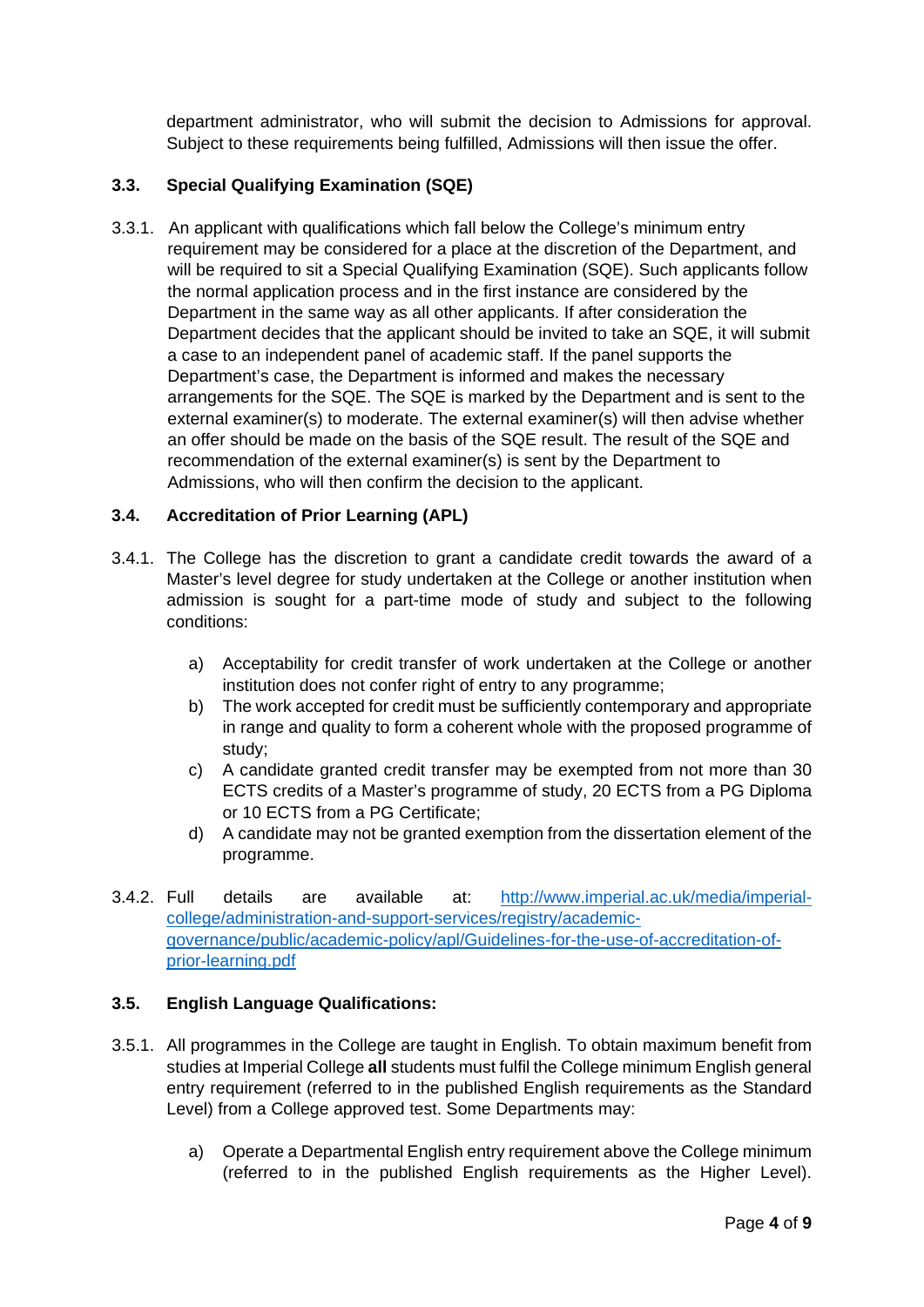Applicants should view the departmental pages for specific information regarding the required English level.

- b) Not accept the 'exemptions' to English entry requirements published by the College.
- c) Not accept the College's pre-sessional English programme as a route to fulfilling the English entry requirement.
- 3.5.2. All applicants coming to the College for postgraduate study must normally have a minimum of grade B (pre 2017) or grade 6 (post 2017) in GCSE English Language or an acceptable alternative English Language qualification accepted by the College before admission can be confirmed. Full details of our English language requirements can be found here: [www.imperial.ac.uk/study/pg/apply/requirements/english/](http://www.imperial.ac.uk/study/pg/apply/requirements/english/)

#### <span id="page-4-0"></span>**4. SELECTION POLICIES AND PROCEDURES**

#### **4.1. Timetabling of Selection:**

4.1.1. The selection process for taught programmes is typically continuous from August or October onwards, depending on when the first applications are received. Selection will continue until August preceding the next year of entry, except where programmes close prior to this as they become full. All applications are given careful consideration. Applicants can normally expect to receive a decision on their application within 8 weeks of submission, however we advise applicants to check the relevant department's web page for specific information.

#### **4.2. Selection Criteria:**

4.2.1. While the specific selection criteria vary by programme there are, however, certain general points which are equally applicable to all departments.

#### **(i) Interviews**

4.2.2. Applicants for Master's, PG Diploma and PG Certificate programmes may be asked to attend an interview. You can find more information about a Department's interview process, including its policy on interviewing applicants based overseas, on the individual department websites via: [www.imperial.ac.uk/study/pg/apply/selection/](http://www.imperial.ac.uk/study/pg/apply/selection/)

#### **(ii) The References**

4.2.3. References can be an important additional source of information of an applicant's suitability for study, experiences to date and verification of credentials for Selectors consideration. This may assist Selectors in determining who is called for interview and in determining whether an offer is made. The assessment of previous academic performance is of particular value, as are indications of the strength of an applicant's motivation to study the chosen subject at higher degree level. A professional reference can also be of use in establishing an applicant's postgraduate career development and is a requirement for certain programmes which stipulate relevant experience as an entry requirement. Departments reserve the right to process an unsuccessful outcome on an application prior to the receipt of references, where in their academic judgment the receipt of acceptable references would have no bearing on that outcome. A referee's judgement on an applicant's English language competency for study at the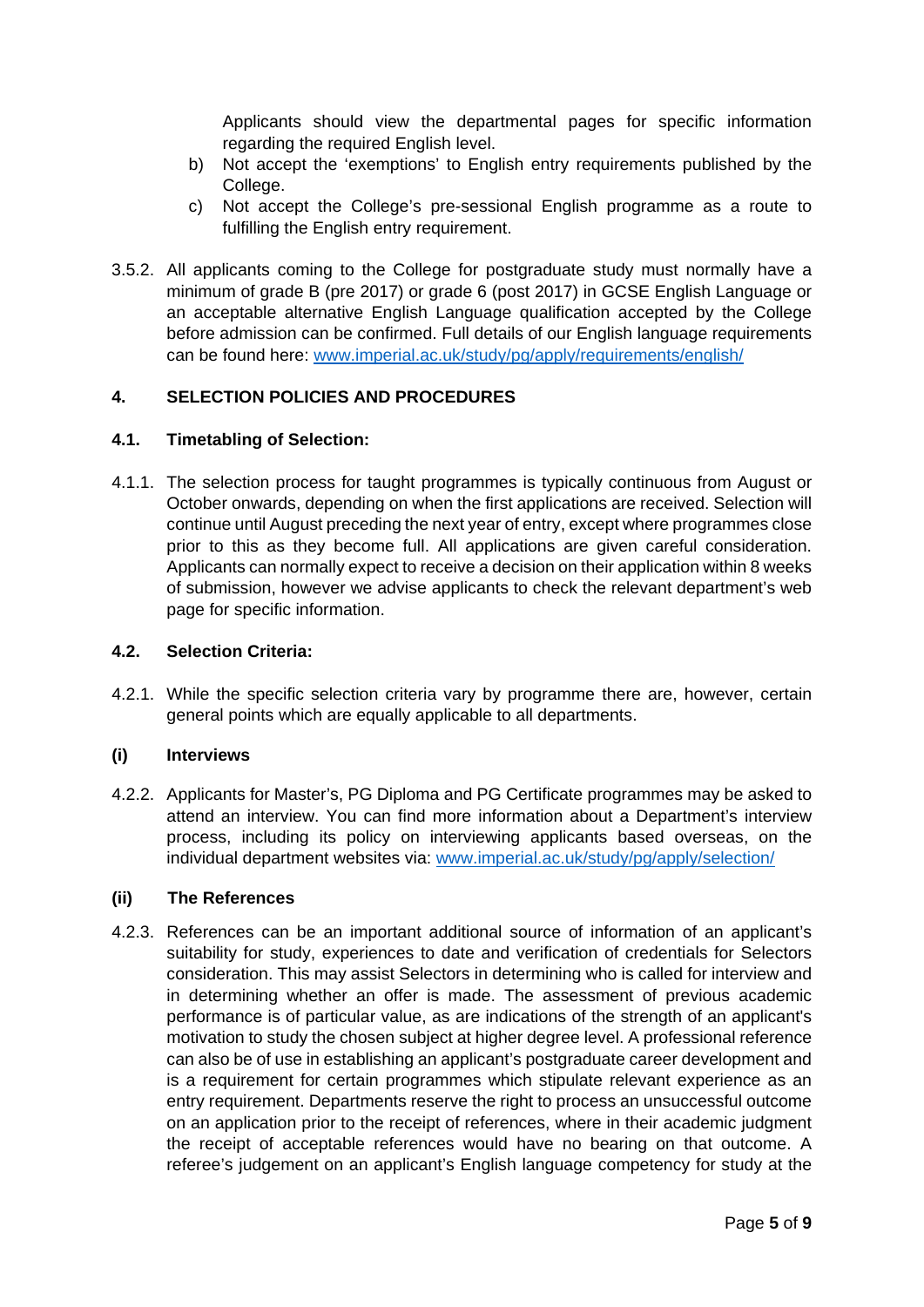College is beyond the purview of the reference and will not be considered, as this formal admission requirement must be satisfied in accordance with 3.5 of this policy. Additionally, any reference provided to the College will be considered data owned by the referee and not the applicant. As such, references are provided confidentially and will not be supplied or made available to an applicant, either directly, or under personal or subject access request. Additionally, any reference provided to the College will be considered data owned by the referee and not the applicant. As such, references are provided confidentially and will not be supplied or made available to an applicant, either directly, or under personal or subject access request.

#### **(iii) The Supporting Statement**

4.2.4. The supporting statement should outline: the motivations for applying for the programme, relevant academic and professional experience to date, interests, future career aspirations, as well as the ability to gain from and contribute to the College community.

# **4.3. Applicants with Disabilities**

- 4.3.1. The College's policy is to consider all applications solely on academic grounds. Any reasonable adjustments that may be necessary will be put in place to enable all students to compete on an equal basis. It is important therefore that the College is informed of any disability well in advance so that early discussion can take place to determine the reasonable adjustments that it may be possible to put in place. Every effort is made to ensure that our programmes are accessible, but occasionally, due to the nature of the programme competency standards, it may not be possible to make the necessary adjustments to enable an individual candidate to study a particular programme. We therefore encourage those with disabilities to contact us as early as possible and preferably before making an application, indicating the programme or programmes they are interested in, together with the nature of the disability, so that a meeting can be arranged to discuss any adjustments that may need to be made. The Disability Advisory Service (DAS) works closely with the Registry, the Student Accommodation Centre and academic departments to provide a variety of support initiatives that enable students to access their studies successfully. The Disability Advisers are available to discuss on a confidential basis any issues of concern which people with disabilities may have and can advise on necessary documentary evidence that may be required.
- 4.3.2. More information can be found here: [http://www.imperial.ac.uk/disability-advisory](http://www.imperial.ac.uk/disability-advisory-service/)[service/](http://www.imperial.ac.uk/disability-advisory-service/)

#### **4.4. Criminal Convictions**

All initial decisions on an applications are based on the entry and selection requirements of the programme. Applicants who are made offers of admission to the College and who indicate their intention to accept that offer of admission will be required to declare whether they have any relevant unspent criminal convictions. While the College does not wish to penalise individuals with a criminal conviction the College does have a duty of care to its community and there may be occasions when an academically suitable applicant may be denied enrolment at the College or have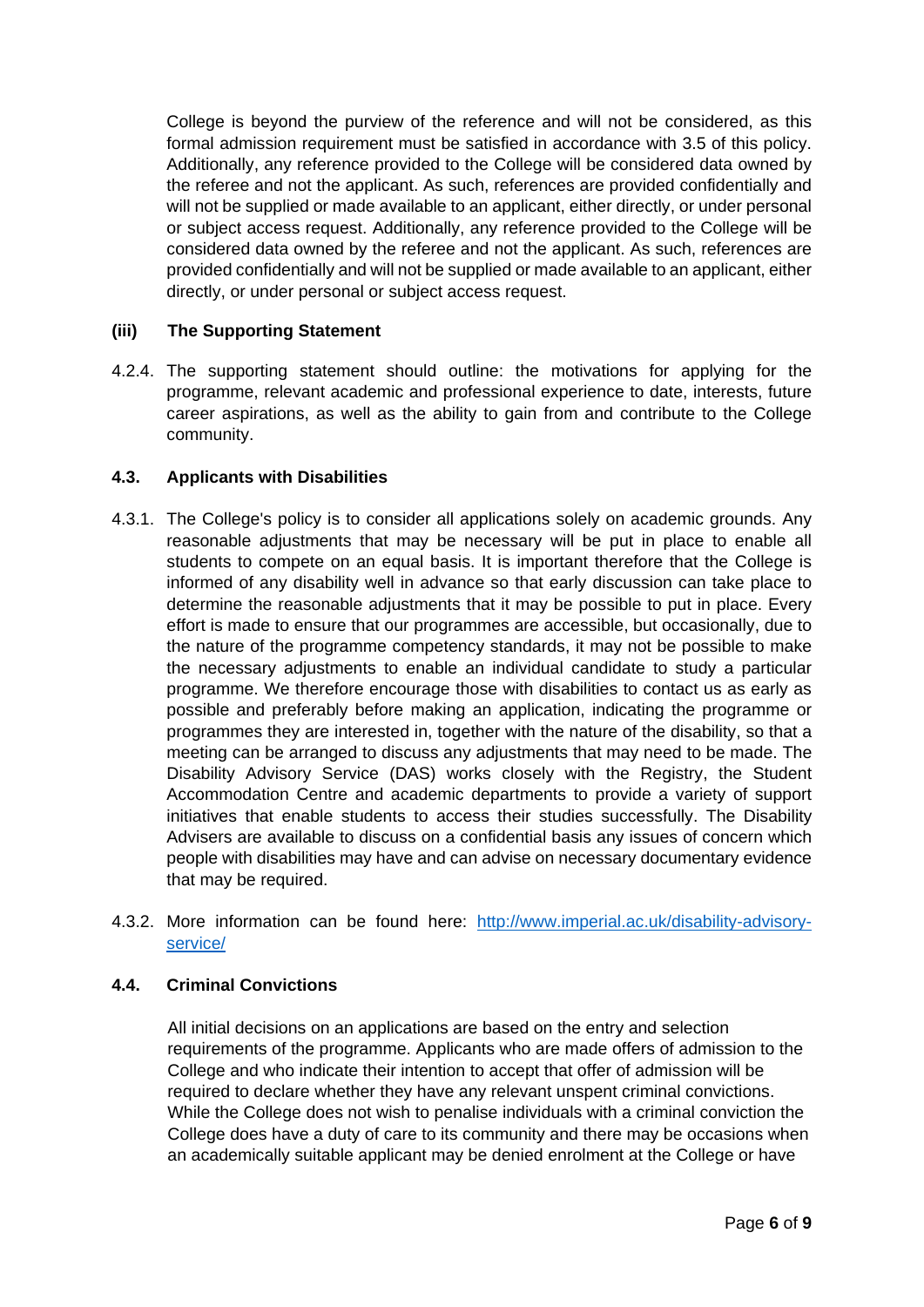an offer of admission withdrawn. Any such cases will be reviewed by a panel of staff as set out in the Policy for Admission of Ex-Offenders.

4.4.1. The relevant Policy for the admission of applicants who disclose a criminal conviction can be found here: [http://www.imperial.ac.uk/about/governance/academic](http://www.imperial.ac.uk/about/governance/academic-governance/academic-policy/admissions/)[governance/academic-policy/admissions/](http://www.imperial.ac.uk/about/governance/academic-governance/academic-policy/admissions/)

# <span id="page-6-1"></span>**5. CHECKING THE STATUS OF AN APPLICATION**

<span id="page-6-3"></span>5.1. The acknowledgment email sent to applicants following receipt of the application contains information regarding how to track your application via the College's online system.

# <span id="page-6-0"></span>**6. ACCEPTING OUR OFFER AND CONTRACT OF ADMISSION**

- 6.1. All offers for a place on postgraduate Master's, PG Diploma or PG Certificate programmes are transmitted electronically via the College's applicant portal, subject to the details outlined in [5.1.](#page-6-3) Any offer of a place made by the College is made on the basis of the applicant's:
	- Acceptance of the College's rules and regulations as published and amended from time to time. Acceptance of the following statement: *The College prospectus and website describes the programmes offered by the College. Further documents describe the educational services offered by the College, the regulations governing the conduct of students and details of registration and assessment. Further details can be found at [http://www.imperial.ac.uk/students/terms-and](http://www.imperial.ac.uk/students/terms-and-conditions/)[conditions/.](http://www.imperial.ac.uk/students/terms-and-conditions/) The College takes all reasonable steps to provide the educational services described in the prospectus and in the documents listed, but it does not guarantee the provision of such services. Should industrial action or circumstances beyond the control of the College interfere with its ability to provide educational services, the College undertakes to use all reasonable steps to minimise any resultant disruption.*
	- Payment of the fees required for the programme and any other fees for services offered by the College and accepted, such as accommodation.
	- Payment of the deposit (typically 10% of the total year one tuition fee).
	- Ensuring that statements made in applying for entry are accurate, as the discovery of false statements or omissions may lead to the offer being withdrawn (or in the case of students registered, to their registration being terminated).

# <span id="page-6-2"></span>**7. FEEDBACK TO UNSUCCESSFUL APPLICANTS**

7.1. The College receives a large number of applications for every place and as entry is very competitive, it is unable to make offers to all applicants. Imperial College acknowledges that it is important that unsuccessful applicants are informed as early as possible so that they can consider other options. We will provide feedback to all unsuccessful postgraduate applicants at their request, but we may not always be able to provide a level of specificity requested.

#### **7.2. When to request feedback:**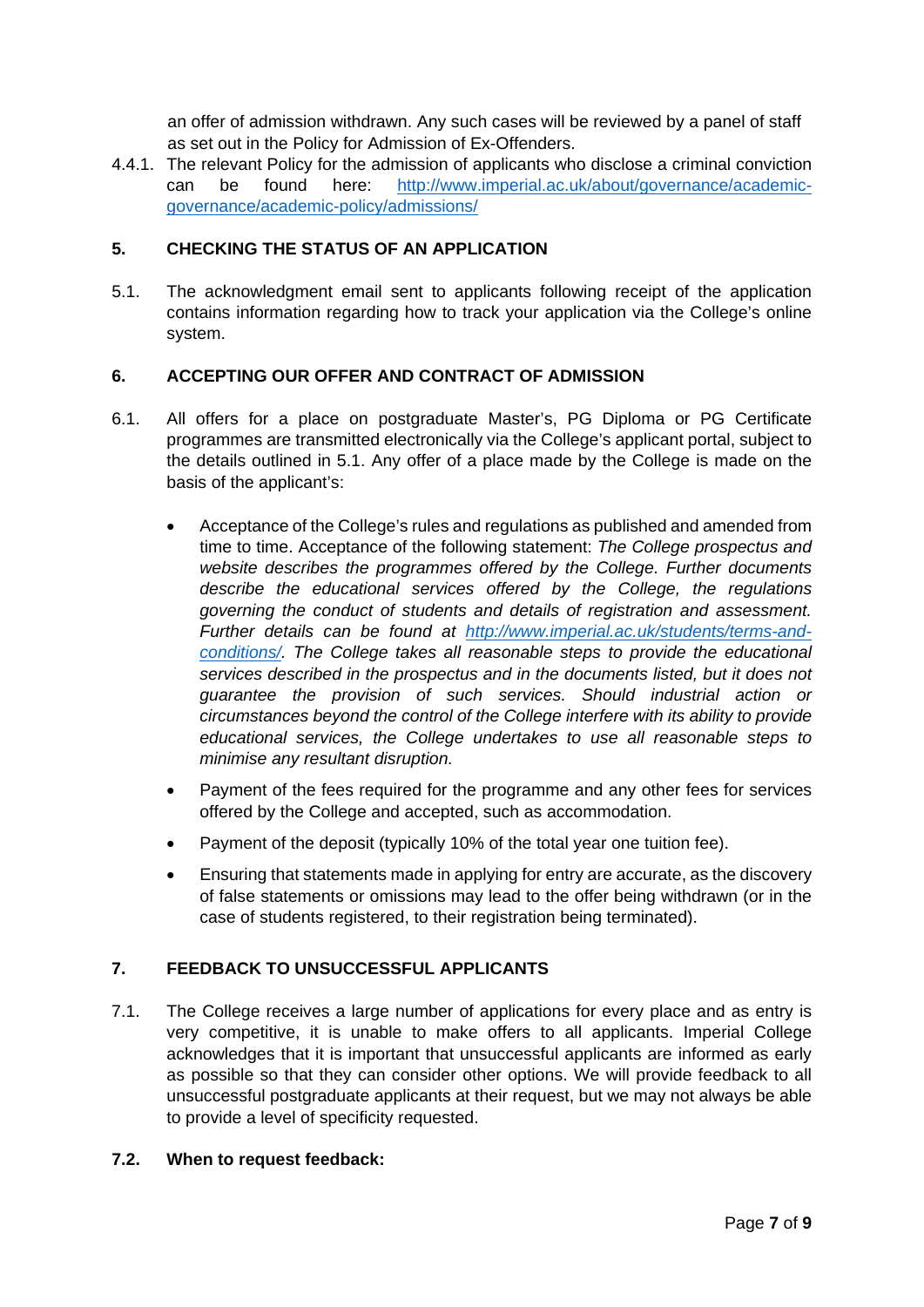7.2.1. Feedback can only be requested during the application cycle in which the application was made.

### **7.3. How to request feedback:**

7.3.1. Applicants should request feedback by emailing the appropriate department, quoting their full name, College ID number and the programme applied for. Please note the College cannot provide feedback to third parties such as parents, guardians, teachers or referees without the express written permission of the applicant.

#### **7.4. How you will receive feedback:**

7.4.1. Feedback will be issued via an email (normally within 15 working days of a request being made).

# <span id="page-7-0"></span>**8. APPEALS AND COMPLAINTS**

8.1. Please note that you may not appeal against the academic or professional judgement of those making a decision but you may appeal the decision if you believe an administrative error has occurred in the processing of your application. For further information see: https://www.imperial.ac.uk/media/imperial-college/administrationand-support-services/registry/academic-governance/public/academicpolicy/complaints-from-applicants/Procedure-for-dealing-with-complaints-byapplicants.pdf

# **9. APPLICANT CONDUCT**

9.1 Imperial College London is committed to ensuring that any and all interactions with our applicants are conducted in a professional, courteous and respectful manner in line with Imperial Expectations. The College will also expect applicants to conduct their interactions with the College and its community in line with these principles.

The College will not tolerate inappropriate, offensive or abusive behaviour during the admission process or communications deemed to be malicious and that have the potential to bring the College's reputation into disrepute. Hostile or inappropriate behaviour, including excess levels of contact will be viewed seriously and may adversely affect the consideration of an applicant for admissions, an appeal or a complaint.

The College will normally warn an applicant if their behaviour, communication or interactions are judged to be inappropriate prior to taking any further action, but may in extreme cases take action with no warning. Such actions may include rejecting an application made, or withdrawing an offer made. Conduct that constitutes a criminal offence may also be reported to relevant authorities.

#### **10. DATA PROTECTION**

10.1 The College will process applicant data in line with the Privacy Notice for Students and Prospective Students, which can be access at: [https://www.imperial.ac.uk/media/imperial-college/administration-and-support-](https://www.imperial.ac.uk/media/imperial-college/administration-and-support-services/registry/academic-governance/public/academic-policy/admissions/Privacy-notice.pdf)